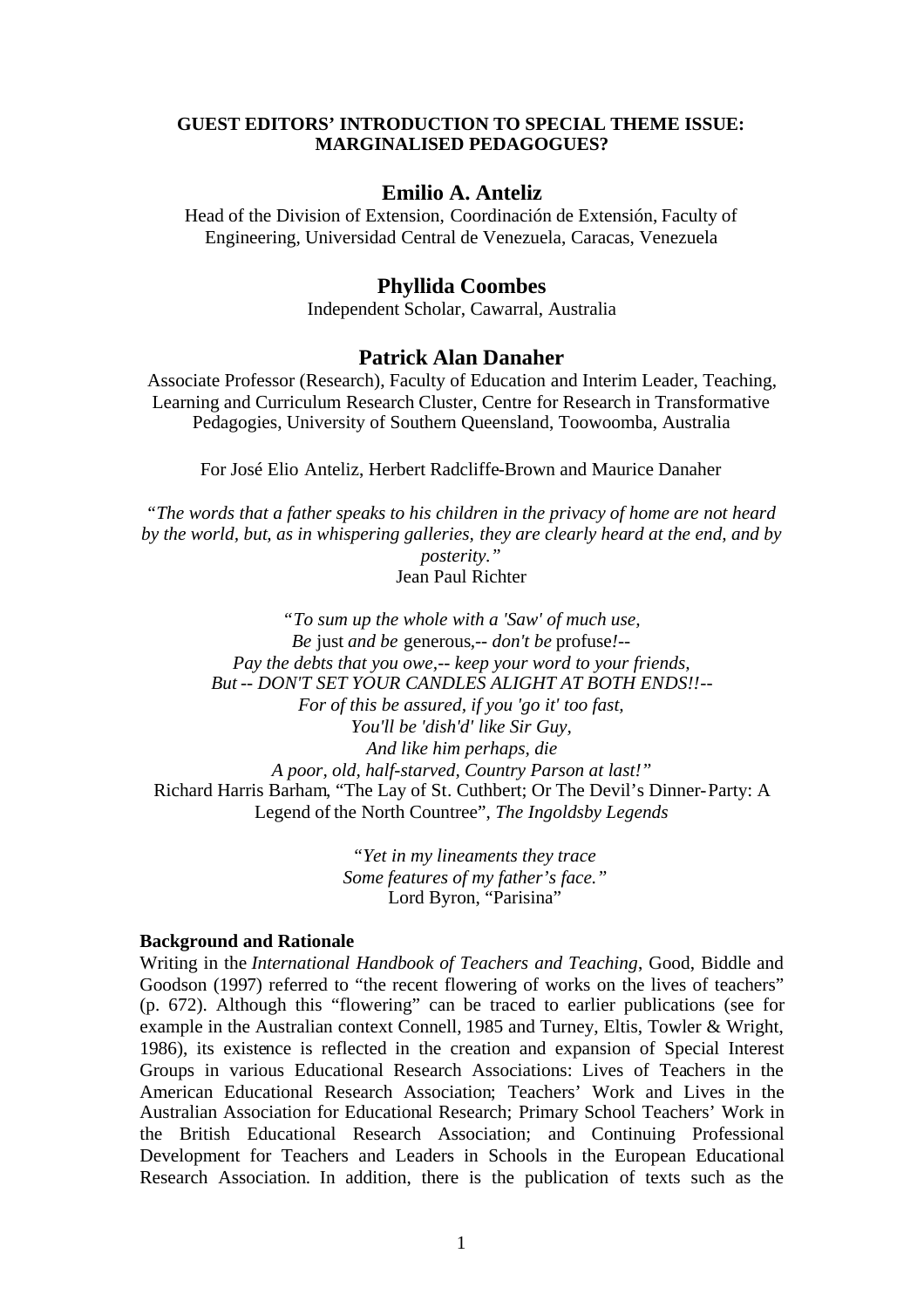collections edited by Goodson and Hargreaves (1996) and Tattam (1998), entitled respectively *Teachers' Professional Lives* and *Tales from the Blackboard*; books like Huberman with Grounauer and Marti's *The Lives of Teachers* (1993) and Muchmore's *A Teacher's Life: Stories of Literacy, Teacher Thinking and Professional Development* (2004); and texts written by authors who have contributed to this volume, including June A. Gordon's *The Color of Teaching* (2000) and *Beyond the Classroom Walls: Ethnographic Inquiry As Pedagogy* (2002). There are also the cinematic representations of educators' lives, from Robin William as John Keating in *Dead Poets Society* (1989) to Julie Walters' memorable portrayal of Dame Marie Stubbs in *Ahead of the Class* (2005).

These developments are manifestations of the recognition of the crucial links between *what educators do* and *who they are* – that is, between their work and their identities. Given the "flowering" noted by Good and his colleagues (1997), it is timely to interrogate those links in relation to a particular topic: the impact on educators of teaching so-called 'minority' learners. By this term we mean the diversity of individuals and groups who by one measure or another are defined as 'different' from the 'mainstream', including on the basis of age, ethnicity, gender, location, political and/or religious affiliations, and socioeconomic position. Given that 'difference' often shades into 'deficit' and 'discrimination', it is necessary to consider the extent to which educators teaching these learners see themselves as 'marginalised' – and/or perhaps as 'privileged' to be working with these learners, as 'innovators' because they are away from the surveillance directed at 'mainstream' education and so on. Through a close examination of several incarnations of this 'difference', we have sought to explore in this special theme issue of *Teaching and Teacher Education* the character and existence of "marginalised pedagogues" through posing such questions as the following:

- What attracts educators to teaching learners who are 'different' or 'minority'?
- What distinctive challenges and opportunities for the educators' work arise from their interactions with 'minority' learners?
- What are the effects of such interactions on the educators' identities?
- What are the implications of these international studies for extending understandings of both educators' lives and the education of 'minority' learners?

The aims of the special theme issue have been as follows:

- to represent a broad diversity of international studies of the work and identities of educators teaching 'minority' learners
- to investigate whether and how these educators construct themselves as 'marginalised' and/or as other kinds of pedagogues
- to link that investigation to the broader literature on educators' lives and the education of 'minority' learners.

### **Process and Structure**

Agreement in principle to the proposed theme issue having been gained from the journal editors, the issue guest editors contacted a number of potential contributing authors from among their shared professional networks and others known to be working in the field of educators' work and identities. Indeed, the interest was so great that it became necessary to negotiate with some of the authors a proposed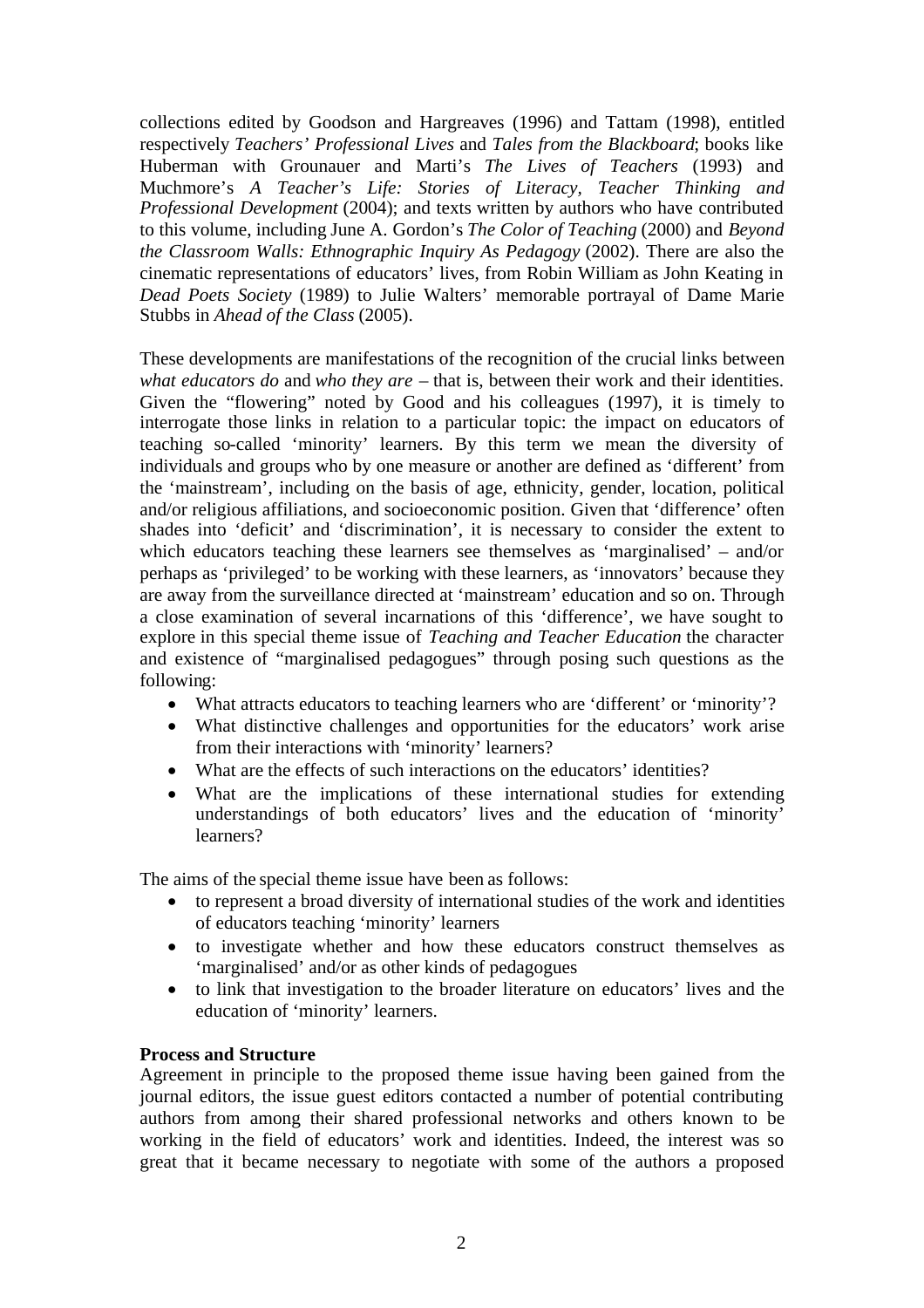additional theme issue in a separate journal, so great is the interest in this field of research.

Each article published here draws on the long standing and substantial scholarship of its respective author/s and has been anonymously peer reviewed using the 'double blind' refereeing system and then carefully copyedited by at least one of the guest editors, to maximise the quality of the published articles. The penultimate versions of the articles were sent to Helen Currie, who as Adviser for Minority Ethnic Achievement in the Children's Services Department at the Wokingham District Council in Wokingham in the United Kingdom has been able to provide distinctive insights into the impact on educators' identities of working with 'minority' learners.

What has resulted from this process has been the publication of seven articles representing the work and identities of educators in six countries (Australia, Japan, Nigeria, Italy, the United States of America and Canada) engaging with six sources of 'minority' existence (otherness, immigration, mobility, ethnicity, urban location/socioeconomic status and sex, sexual and gender differences). We contend that this diversity of coverage encapsulates much of the corresponding diversity of lived experience in the early  $21<sup>st</sup>$  century and that the authors' analyses of these manifestations of diversity constitute a significant contribution both to celebrating the positive and enabling dimensions of such 'minority' existence and to disrupting and subverting its less positive and more disempowering implications.

In the first article, Phyllida Coombes and Geoff Danaher, respectively former and current lecturers in the innovative Skills for Tertiary Education Preparatory Studies (STEPS) pre-undergraduate, preparatory program at Central Queensland University in Australia, explore the STEPS students' minority status arising from their 'otherness' in relation to traditional university students on account of their often damaged schooling experiences and other life circumstances. The authors explain the success of the STEPS teachers' strategies of transformative learning in order to boost the students' success. In doing so, the teachers' work and identities are positively influenced by helping their students to achieve in an often uncomprehending and sometimes hostile broader university environment and in doing so to move from the margins to the educational centre.

June A. Gordon, Associate Professor of Education at the University of California, Santa Cruz in the United States of America, uses the second article to depict the reverse situation of particular groups being assigned to the educational margins through her portrayal of the generally negative educational experiences of 'newcomers' or immigrants in Japan (although these experiences extend also to certain Japanese ethnic minorities). That portrayal reveals the correspondingly negative impact on teachers allocated to working with these students, generally with inadequate training and a lack of understanding of the students' needs and aspirations. Gordon argues that there are integral relationships between the teachers' identities and the perceived status and representational strategies on the one hand and those identities and the nation's ongoing renegotiation of its identity in relation to successive waves of immigrants on the other.

In the third article, Abdurrahman Umar, Director of Academic Services at the National Teachers' Institute in Nigeria, focuses on the teacher education curriculum's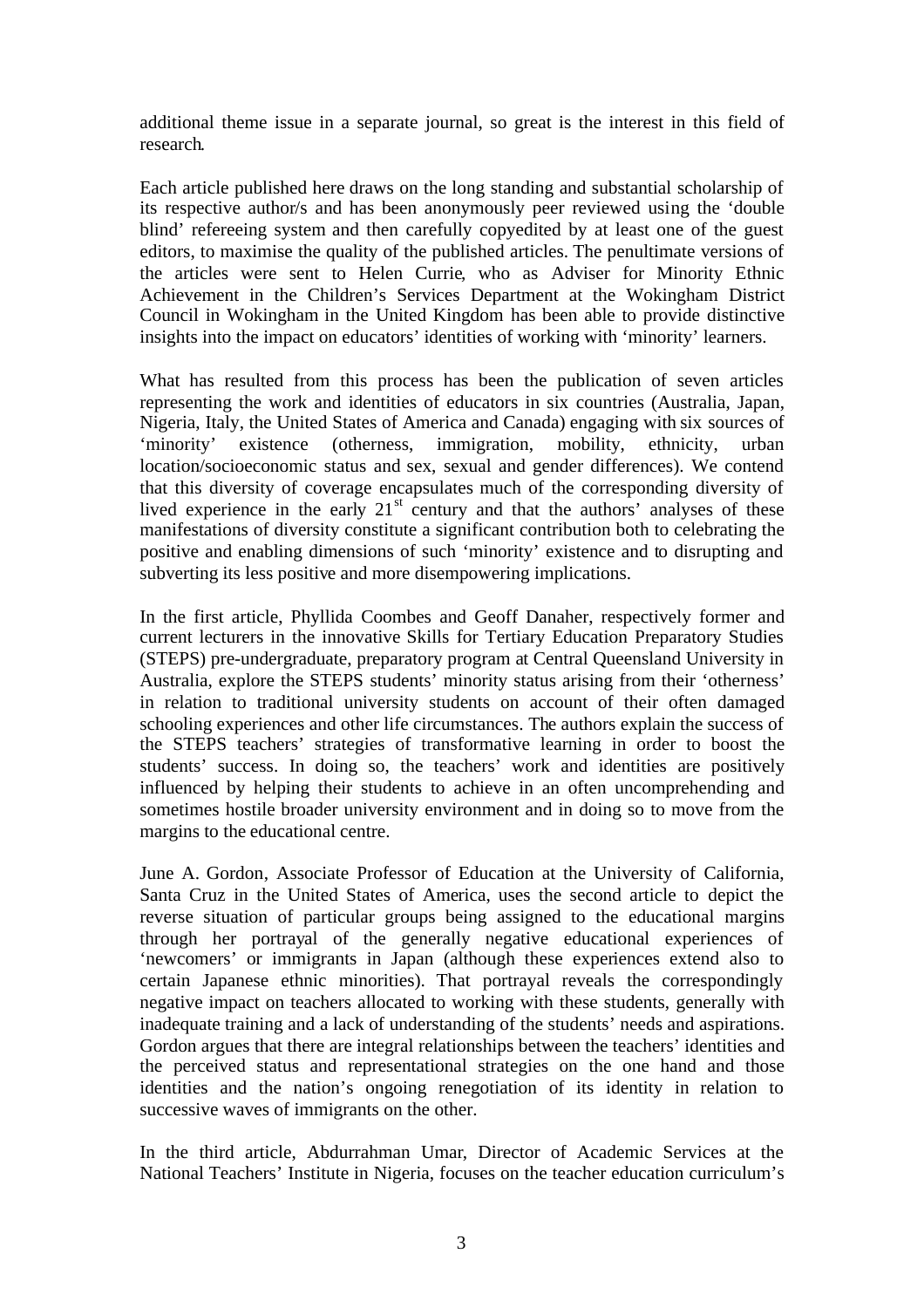efficacy in preparing teachers for their work with disadvantaged children, particularly those of nomadic pastoralists, in that country. Not surprisingly, Umar finds a considerable dissonance between the curriculum and the teachers' existential realities, on the basis of which some teachers have urged significant changes to both that curriculum and the opportunities for and strategies of professional development available to them. Umar contends that, while in many ways the teachers of the nomadic pastoralists constitute 'margins within margins' by being disadvantaged in an already poorly paid and undervalued profession in Nigeria, their desire for professional growth represents the grounds for some optimism for the future.

Francesca Gobbo, Professor of Intercultural Education and Anthropology of Education at the University of Turin in Italy, uses the fourth article to investigate another site of minority status arising from mobility: the Veneto *attrazionisti viaggianti* or fairground and circus people. Gobbo analyses something that is often overlooked: the pedagogical and enculturating role performed by parents and other family members. In doing so she asserts that these people are indeed marginalised pedagogues on account of their teaching their children how to live and work 'along the margins' and 'across the borders' of the Italian economy and society.

In the fifth article, Alberto J. Rodriguez, Associate Professor at San Diego State University in the United States of America, deploys the vivid metaphor of 'the politics of domestication' and 'curriculum as pasture' to argue that the science curriculum constitutes a site of uncritical acceptance of the *status quo* and hence of perpetuating the marginalisation of various groups of learners, including those from ethnic minorities. In that context, the work and identities of Latina/o teacher educators and pre-service teachers are placed under considerable strain and their efforts to enhance learning outcomes for children from those ethnic minorities are rendered problematic. Rodriguez argues that strategies are required urgently to challenge and contest this politics of domestication and curriculum as pasture.

Gerald J. Brunetti, Professor of Education at Saint Mary's College of California in the United States of America, turns in the sixth article to what he terms 'resilience under fire' to characterise the work and identities of experienced, inner city high school teachers in the United States. He uses the results of quantitative and qualitative research to elicit the varied perspectives of teachers at Presidio High School in a large Californian city and in particular the reasons that they have remained in jobs that are often stressful and highly demanding as a result of working with students from ethnic minorities who are often socioeconomically impoverished. Brunetti contends that greater support mechanisms would enhance the teachers' resilience under fire and promote their retention in greater numbers.

In the seventh and final article, André P. Grace, Associate Professor at the University of Alberta in Canada, focuses on the possibilities and problems of 'writing the queer self' – that is, of using autobiography to mediate inclusive teacher education in Canada. The minority status depicted in this article is that of sex, sexual and gender differences and the link with the question of marginalised pedagogues lies in the author's autobiographical account of being marginalised as a teacher and teacher educator as a consequence of his sexual identity. Through strategies such as the establishment of Agape, a focus group in his university's teacher education program,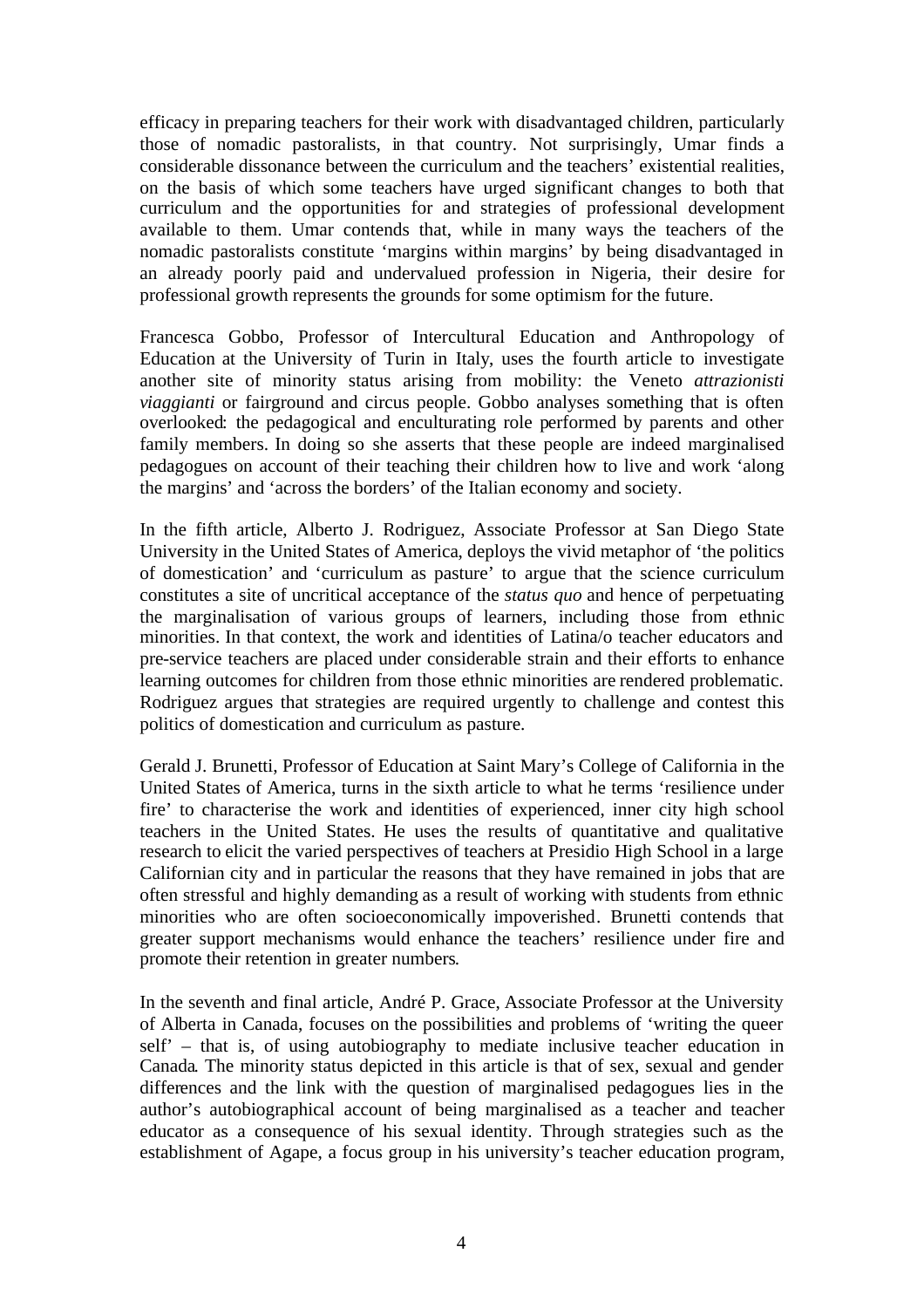Grace asserts the crucial importance of writing the queer self as work for social justice and as an ethical cultural practice.

The theme issue concludes with Helen Currie's respondent's text, in which she also uses elements of autobiography to trace her own journey as a marginalised pedagogue through working with ethnic and occupational Travellers and members of ethnic minorities. In exploring some of the articles' separate and shared intersections among 'minorities', 'margins', 'misfits' and 'mainstreams', Currie links those intersections with references to her colleagues' perceptions of what constitutes marginalisation for their students and themselves and to ongoing changes to national and local education policy-making. Currie ends with a clarion call for refocusing our collective attention on the interface our learning and our humanity as a means of seeking to position every learner and every educator at the centre, rather than at the margins, of educational provision.

# **Implications and Significance**

Part of both the implications and the significance of this special theme issue of *Teaching and Teacher Education* can be gauged by the range of the necessarily restricted terms selected by the second-named guest editor for crossreferencing across the articles in the issue and listed here in alphabetical order:

- at risk students
- curriculum
- disadvantaged
- **•** discrimination
- English Language Learners
- $\bullet$  equity
- Hispanic
- identity
- minority
- newcomer
- nomadic groups
- other
- outsider
- resilience
- self
- social in/justice
- $\bullet$  stereotype/ing
- transformative education/learning.

In one sense, this list represents in microcosm the strategies of marginalisation and the tactics of resistance and subversion (de Certeau, 1984) immanent in any human community throughout history and the contemporary world. In another sense, these selected terms highlight the contextualised and contingent particularities and specificities attending the provision of formal education in the six countries and the six sources of minority existence traversed in this theme issue. The latter point is surely part of the explanation of the continued power of the forces of marginalisation, despite the compelling analyses of the foundations of those forces presented here.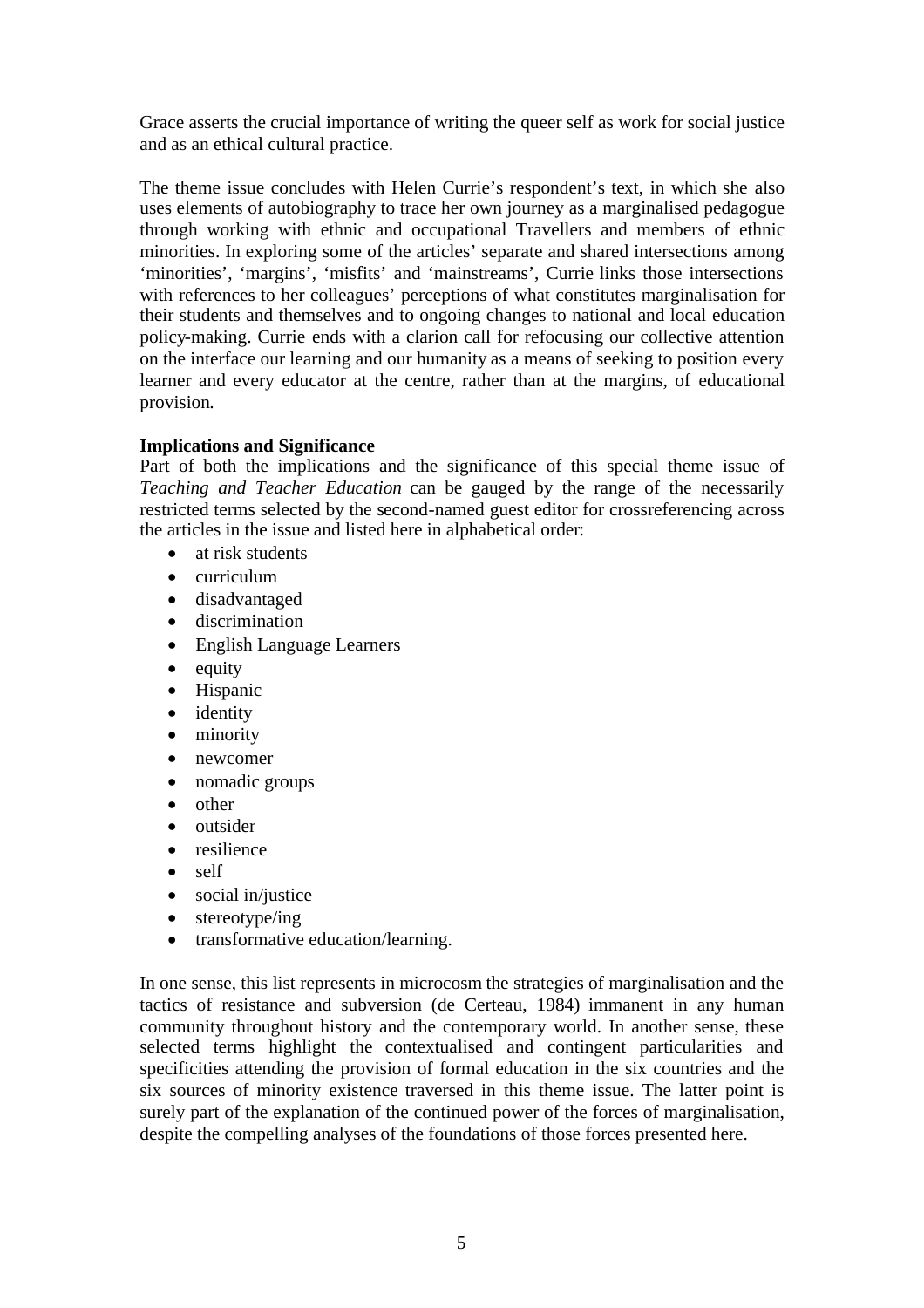We hope that readers of this theme issue will develop their own responses to the questions posed above by linking their current conceptual and experiential knowledge with the multiple engagements with the questions presented in the articles that follow:

- What attracts educators to teaching learners who are 'different' or 'minority'?
- What distinctive challenges and opportunities for the educators' work arise from their interactions with 'minority' learners?
- What are the effects of such interactions on the educators' identities?
- What are the implications of these international studies for extending understandings of both educators' lives and the education of 'minority' learners?

In closing, we hope also that in combination this editorial introduction, the articles and the respondent's text will be seen as constituting one among several possible ways of fulfilling the aims for the theme issue outlined above:

- to represent a broad diversity of international studies of the work and identities of educators teaching 'minority' learners
- to investigate whether and how these educators construct themselves as 'marginalised' and/or as other kinds of pedagogues
- to link that investigation to the broader literature on educators' lives and the education of 'minority' learners.

Certainly it is vital that the task of researching and interrogating the links between work and identities in the lives of educators – whether marginalised pedagogues or otherwise – continues and expands.

## **Acknowledgments**

It is a pleasure to record our grateful thanks to several groups of people, without whom this theme issue would not have been possible:

- the authors for sharing the fruits of their scholarship, for responding to tight timelines and in some cases for surmounting the vagaries of electronic communication
- Helen Currie for writing the respondent's text in good order at a time of reduced mobility
- the editors (Sara Delamont, John Fitz and Lesley Pugsley) and the editorial assistants (Angela Jones and Bethan Thomas) for so hospitably creating a home for the theme issue in *Teaching and Teacher Education*
- the referees who ensured that each article received at least three 'double blind' peer reviews and whose feedback has considerably strengthened the clarity and coherence of the published text:
	- Hanafi Atan, Professor, School of Distance Education, Universiti Sains Malaysia, Penang, Malaysia
	- Gill Clarke, Senior Lecturer, Faculty of Law, Arts and Social Sciences, University of Southampton, Southampton, United Kingdom
	- Patricia Cranton, Adjunct Assistant Professor of Adult Learning, Teachers College, Columbia University, New York City, United States of America
	- Geoff Danaher, Lecturer in Communication and Literacy, Division of Teaching and Learning Services, Central Queensland University, Rockhampton, Australia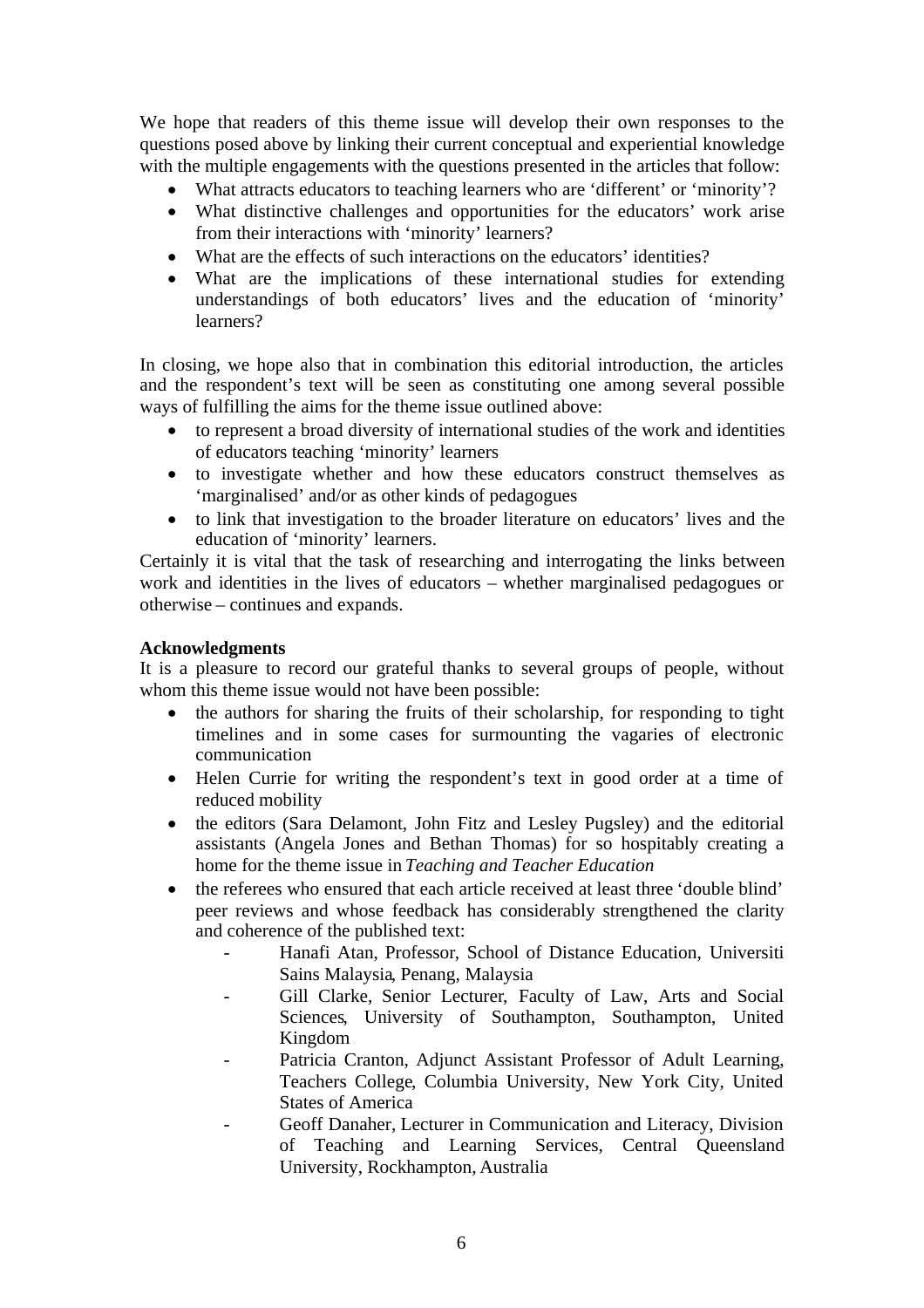- Bronwyn Ellis, Adjunct, Centre for Regional Engagement, University of South Australia, Whyalla, Australia
- Yvonne Findlay, Senior Lecturer, Faculty of Education, Canterbury Christ Church University, Canterbury, United Kingdom
- Bobby Harreveld, Senior Lecturer, Faculty of Arts, Humanities and Education, Central Queensland University, Rockhampton, Australia
- Neil Harrison, Lecturer in Indigenous Education, Faculty of Education, Health and Professional Studies, University of New England, Armidale, Australia
- Maírin Kenny, Independent Scholar, Dublin, Ireland
- Cathy Kiddle, Independent Scholar, Totnes, United Kingdom
- Alison Mander, Lecturer in Teaching and Learning Studies, Faculty of Education, University of Southern Oueensland, Toowoomba, Australia
- Teresa Moore, Senior Lecturer, Faculty of Arts, Humanities and Education, Central Queensland University, Rockhampton, Australia
- Beverley Moriarty, Senior Lecturer, Faculty of Arts, Humanities and Education, Central Queensland University, Gladstone, Australia
- Shirley O'Neill, Associate Professor, Faculty of Education, University of Southern Queensland, Toowoomba, Australia
- Jason Pennells, Education Advisor, International Extension College, Cambridge, United Kingdom
- Shirley Reushle, Senior Lecturer in School Pedagogies/Online Pedagogies, Faculty of Education, University of Southern Queensland, Toowoomba, Australia
- Andrew Scown, Vice-President (Academic), RMIT International University, Vietnam
- Michael Shevlin, Senior Lecturer in Special Educational Needs, Faculty of Social and Human Sciences, Trinity College Dublin, Dublin, Ireland
- James M. Skidmore, Associate Professor of German Studies, Faculty of Arts, University of Waterloo, Waterloo, Canada
- Jennifer Sumsion, Associate Professor, College of Humanities and Social Sciences, Macquarie University, Sydney, Australia
- Konai Thaman, UNESCO Chair in Teacher Education and Culture, Faculty of Arts and Law, University of the South Pacific, Fiji
- Bernadette Walker-Gibbs, Senior Lecturer, Faculty of Arts, Humanities and Education, Central Queensland University, Rockhampton, Australia.

### **References**

Connell, R. W. (1985). *Teachers' work.* Sydney, NSW: George Allen & Unwin.

- de Certeau, M. (1984). *The practice of everyday life* (translated by S. Rendall). Berkeley, CA: University of California Press.
- Good, T. L., Biddle, B. J., & Goodson, I. F. (1997). The study of teaching: Modern and emerging conceptions. In B. J. Biddle, T. L. Good & I. F. Goodson (Eds.),